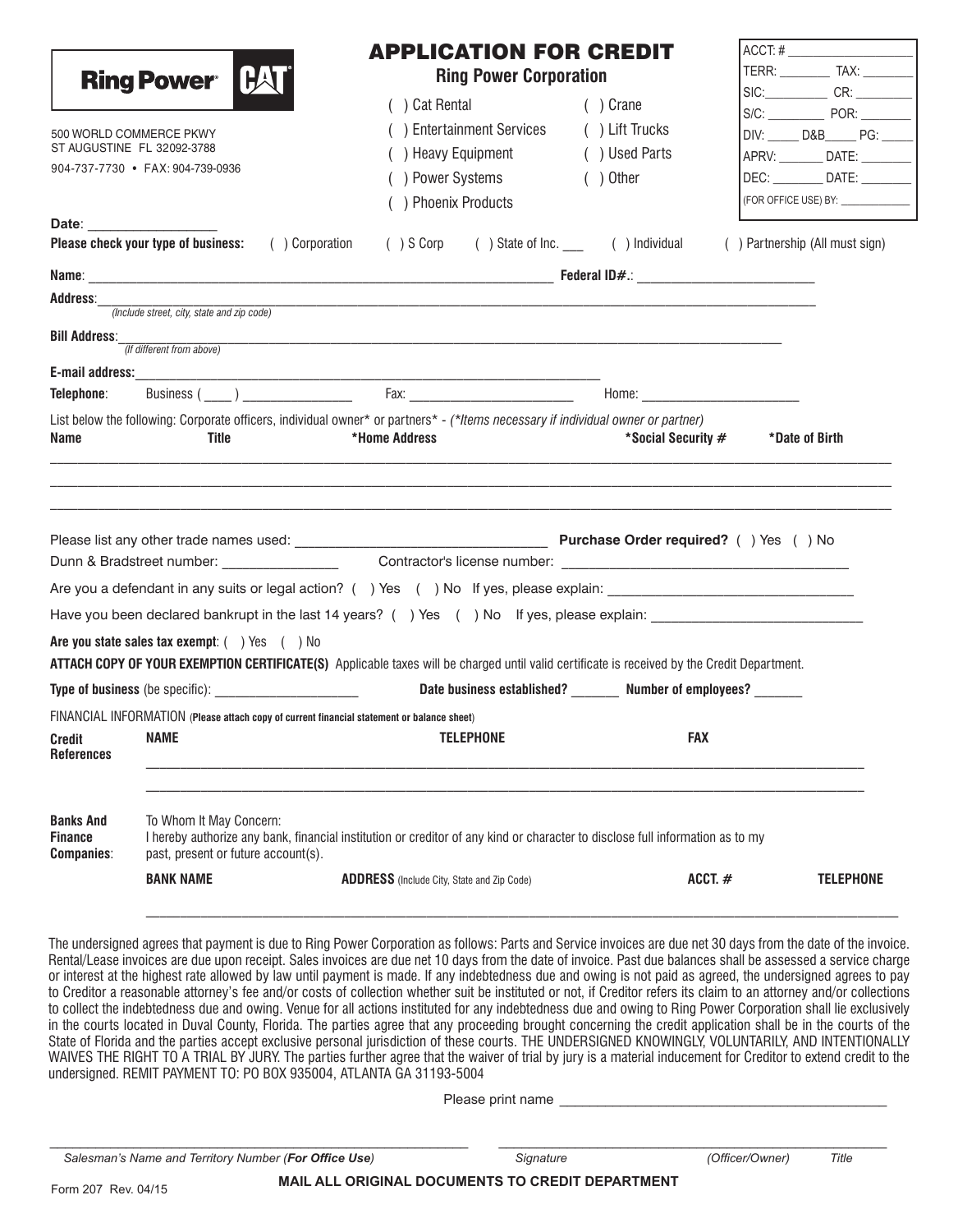## **GUARANTY OF PAYMENT**

Account #

As an inducement to RING POWER CORPORATION to extend credit to

\_\_\_\_\_\_\_\_\_\_\_\_\_\_\_\_\_\_\_\_\_\_\_\_\_\_\_\_\_\_\_\_\_\_\_\_\_\_\_\_\_\_\_\_\_\_\_\_\_\_\_\_\_\_\_\_\_\_\_\_\_\_\_\_\_\_\_\_\_\_\_\_\_\_\_\_\_\_\_\_\_, ("Obligor",)

*(List company name or individual applying for credit)*

of \_\_\_\_\_\_\_\_\_\_\_\_\_\_\_\_\_\_\_\_\_\_\_\_\_\_\_\_\_\_\_\_\_\_\_\_\_\_\_\_\_\_\_\_\_\_\_\_\_\_\_\_\_\_\_\_\_\_\_\_\_\_\_\_\_\_\_\_\_\_\_\_\_\_\_\_\_\_\_\_\_\_\_\_\_\_\_, the undersigned ("Guarantor")

*(List street, city, state and 9 digit zip code)*

hereby jointly and severally and unconditionally guarantees to Ring Power Corporation and its affiliated divisions, as "Creditor" the punctual payment and prompt performance of all terms, provisions and conditions of any and all liabilities or obligations of the Obligor including those obligations that the Obligor may now owe or that the Obligor may at any time hereafter owe to Creditor whether said indebtedness or obligation arises from or is evidenced by written agreement, contract, open account or otherwise, and guarantees the payment on demand of the entire unpaid balance if the Obligor defaults on any payment(s) or any installment(s) at its due date or in any other manner, without first requiring Creditor to proceed against the Obligor or to liquidate any security, and, the undersigned further agrees to be bound by and on demand to pay any deficiency established by a sale of any collateral held, with or without notice. Guarantor hereby waives notice of acceptance of this Guaranty, notice of default by the Obligor, presentment, protest and demand, notice of protest and demand or any of them with respect to any note or other instrument or agreement to which the Obligor may be a party. The undersigned expressly agrees to remain bound under this Guaranty, notwithstanding Creditor's extension of time or performance to, the granting of or any other indulgence to, or any other modification of any obligation of the Obligor and/or the acceptance, alteration, or release of any security, whether provided by the Obligor or any other person. The undersigned further agrees to be bound by and on demand to pay Creditor any and all sums that a Trustee or Debtor (Obligor), pursuant to The Bankruptcy Code, 11 U.S.C., Sections 101-1532 (as it now exists or may hereafter be amended), might recover from Creditor, and the undersigned waives any and all rights of subrogation and/or contribution. If more than one party signs this Guaranty, all obligations and liabilities created shall be the joint and several obligation and liability of each of said parties. This Guaranty is unlimited in amount and is a continuing, indivisible and cumulative Guaranty. The validity, construction, interpretation and administration of this Guaranty shall be governed by the substantive laws of the State of Florida without regard to conflicts of law principles. This Guaranty is a guaranty of payment and not of collection and is a primary obligation of guarantor.

**Revocation of this Guaranty shall be effective as of ten (10) days after the receipt of written notice of revocation, sent by the undersigned, by certified mail, to the Creditor at 500 World Commerce Parkway, St. Augustine, FL 32092, attention Credit Department. The liability of the undersigned shall continue with respect to any transaction with and any obligation of the Obligor incurred prior to the effective date of termination. No termination hereof shall be effected by the withdrawal of any of the undersigned as a stockholder, officer, director or employee of the Obligor or the death of any of the undersigned. The undersigned expressly agrees to remain bound under this guaranty notwithstanding creditor's acceptance of an updated Application for Credit from Obligor or acceptance of a guaranty from a third person. Neither such event shall operate as a revocation of this Guaranty.**

This Guaranty is fully enforceable irrespective of any defenses that the Obligor may assert, including but not limited to failure of consideration, breach of warranty, payment, statute of frauds, statute of limitations, accord and satisfaction and usury. The undersigned agrees to pay to Creditor a reasonable attorney's fee or the actual attorney fees paid by Creditor to its attorney, whichever is greater, plus the allowed costs of in house counsel, plus all costs of collection and all other costs and expenses that may be incurred by Creditor relative to collection of the indebtedness due and owing whether suit be instituted or not and in the event of suit or litigation, whether incurred in connection with trial or appellate proceedings or a bankruptcy case. Venue for all actions instituted for any indebtedness due and owing to Ring Power Corporation shall lie exclusively in the courts located in Duval County, Florida. THE UNDERSIGNED KNOWINGLY, VOLUNTARILY, AND INTENTIONALLY WAIVES THE RIGHT TO A TRIAL BY JURY. The parties further agree that this waiver of trial by jury is a material inducement for Creditor to extend credit to the Obligor. The parties agree that any proceeding brought concerning any transactions among Obligor, Guarantor, and/or Creditor shall be in the courts of the State of Florida and the parties accept exclusive personal jurisdiction of these courts. This Guaranty shall inure to the benefit of Creditor, its successors and assigns, and to any person whom Creditor may grant an interest in any of the obligations or debts of the Obligor and shall be binding upon the undersigned and their respective successors, representatives and assigns. This Guaranty shall not be modified except by instrument in writing signed by the undersigned and a duly authorized officer of Creditor. Unless the Guarantor is a corporation, the signature below is the personal signature of that person, and this is the personal guaranty of that person, regardless of whether that person is identified in any other capacity. Further, Guarantor agrees that Ring Power Corporation may obtain Guarantor's personal and business credit reports at any time to assist in making credit decision(s), in reviewing Obligor's account, and for collection efforts. A facsimile or copy of this Guaranty shall be enforceable as an original, and this Guaranty may be executed and enforced in counterparts.

| WITNESS my/our hand(s) and seal(s) this                               | day of | , year<br><b>Contract Contract</b> |               |
|-----------------------------------------------------------------------|--------|------------------------------------|---------------|
| WITNESS:                                                              |        | Guarantor(s):                      |               |
|                                                                       |        | <b>Print Name</b>                  |               |
|                                                                       |        | Legal Signature                    |               |
| TO BE COMPLETED BY RPC ASSOCIATE                                      |        | Home Address                       |               |
| <b>IDENTIFICATION OBTAINED</b><br>Driver's License, state issued<br># |        | <b>Social Security Number</b>      | Date of Birth |
| Identification Card, state issued                                     |        | <b>Print Name</b>                  |               |
| #                                                                     |        | <b>Legal Signature</b>             |               |
| RPC EMPLOYEE (please print)                                           |        | Home Address                       |               |
| RPC EMPLOYEE (please sign)                                            |        | Social Security Number             | Date of Birth |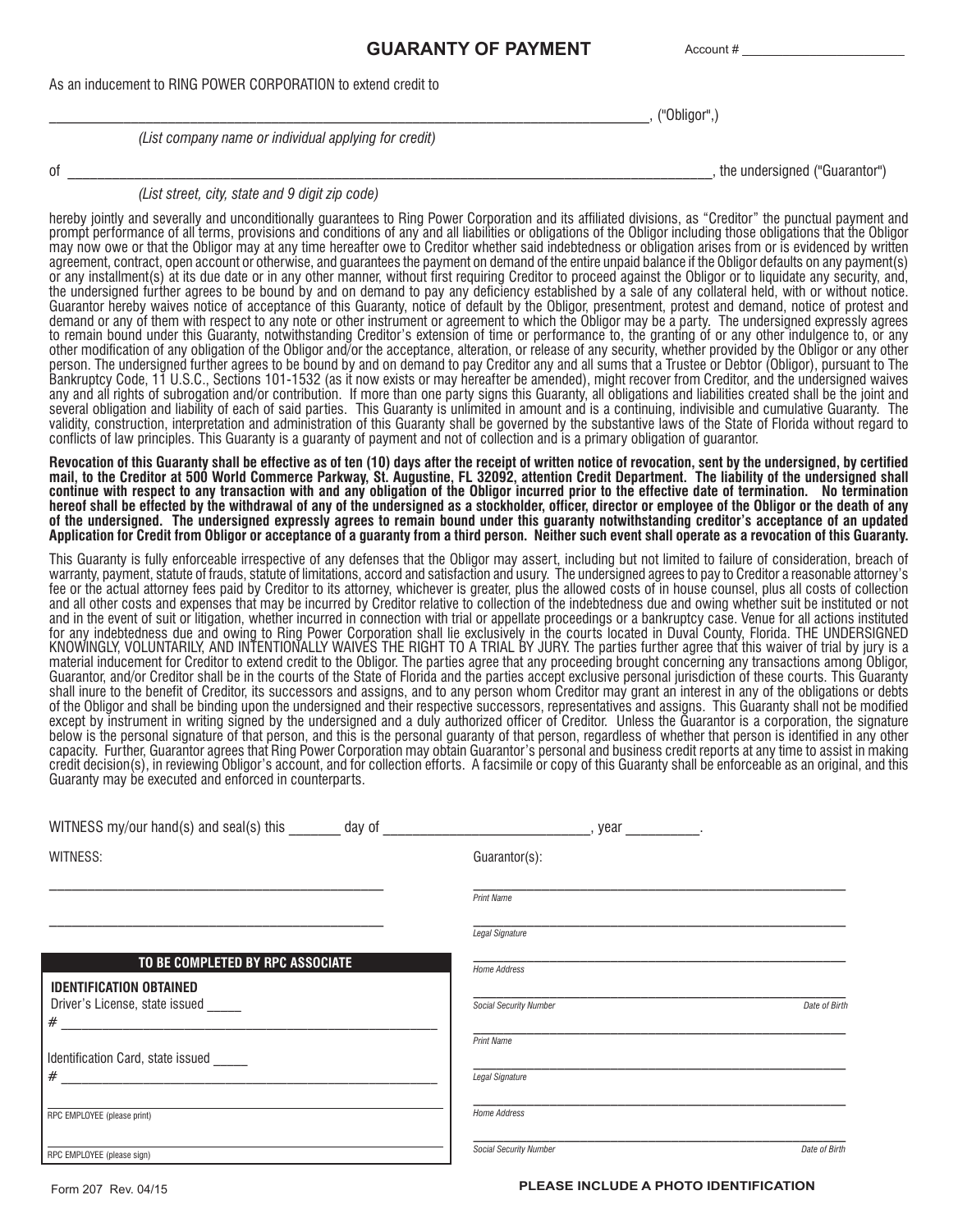

Heavy Equipment Cat Rental Store Ring Power Lift Trucks

Power Systems Entertainment Services Ring Power Crane Phoenix Products Ring Used Parts

Ring Power Corporation, 500 World Commerce Pkwy, St. Augustine, FL. 32092, (904) 737-7730

## **FINANCIAL AFFIDAVIT**

As an inducement to Ring Power Corporation and/or its affiliates ("Ring Power") to extend, renew, or continue credit to  $($ "Customer"), Customer represents and warrants to Ring Power as follows: (i) all balance sheets, income statements, statements of profit and loss, net worth statements, and any and all other financial data or other information that has been or will be supplied to Ring Power regarding Customer, including without limitation, the documents attached hereto as Exhibit A (collectively, the "Financial Statements"), are and will be correct in all material respects and are and will be sufficiently complete to give Ring Power accurate knowledge of Customer's financial condition, including all material contingent liabilities; (ii) the Net Worth of Customer amounts to as of the date of the Financial Statements; and (iii) since the date of the most recent financial statement(s) provided to Ring Power, there has been no material adverse change in the business condition (financial or otherwise), operations, properties or prospects of Customer.

Customer intending to be legally bound, has duly executed this Financial Affidavit in favor of Ring Power as of \_\_\_\_\_\_\_\_\_\_\_\_\_\_\_\_\_\_\_.

CUSTOMER:

WITNESS:

Print Name: \_\_\_\_\_\_\_\_\_\_\_\_\_\_\_\_\_\_\_\_\_\_\_\_\_ By: \_\_\_\_\_\_\_\_\_\_\_\_\_\_\_\_\_\_\_\_\_\_\_\_\_\_\_\_\_\_\_\_\_\_\_

\_\_\_\_\_\_\_\_\_\_\_\_\_\_\_\_\_\_\_\_\_\_\_\_\_\_\_\_\_\_\_\_\_\_\_

| Print Name: |
|-------------|
| Title:      |
| Address:    |

\_\_\_\_\_\_\_\_\_\_\_\_\_\_\_\_\_\_\_\_\_\_\_\_\_\_\_\_\_\_\_\_\_\_\_\_\_\_\_\_\_\_\_

\_\_\_\_\_\_\_\_\_\_\_\_\_\_\_\_\_\_\_\_\_\_\_\_\_\_\_\_\_\_\_\_\_\_\_\_\_\_\_\_\_\_\_

\_\_\_\_\_\_\_\_\_\_\_\_\_\_\_\_\_\_\_\_\_\_\_\_\_\_\_\_\_\_\_\_\_\_\_\_\_\_\_\_\_\_\_

 $\mathcal{L}_\text{max}$  and  $\mathcal{L}_\text{max}$  and  $\mathcal{L}_\text{max}$  and  $\mathcal{L}_\text{max}$